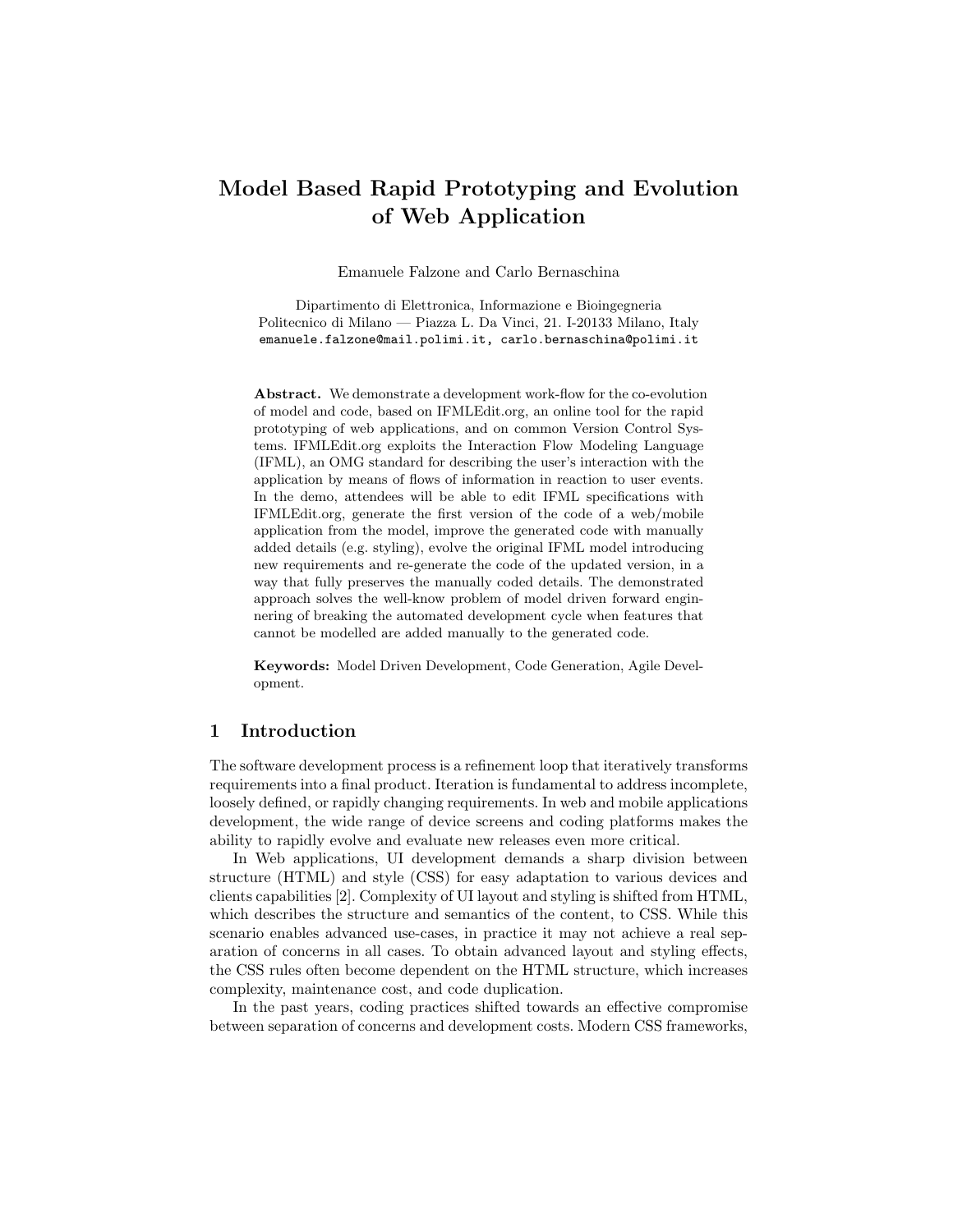such as Bootstrap<sup>1</sup>, Zurb Foundation<sup>2</sup>, Materialize CSS<sup>3</sup>, and many others, have shown how sharing layout concerns between HTML and CSS layers can enhance re-usability and eventually reduce development time. The same trend can be seen in the field of Mobile Applications with Framework $7^4$ , Flutter<sup>5</sup> and many others. This compromise blurs the line between structure and styling making more and more difficult for M2T transformations to avoid conflicts at code level.

In this demo, we showcase IFMLEdit.org [1], an open-source on-line tool for rapid prototyping of web and mobile applications that starts from a standard OMG MDA language (IFML) and implements a lightweight environment for developers to specify web and mobile applications and instantly generate their code. In the demo, attendees will use the on-line tool to specify their requirements in IFML, validate their model with in-browser emulation, generate and deploy the code for a web application or cross-platform mobile application, manually evolve the generated code by introducing details like styling or back-end service endpoints, introduce new requirements at the model level and integrate the newly generated code into the code-base preserving the manually applied changes.

#### 2 Background: the Interaction Flow Modeling Language

IFML (Interaction Flow Modeling Language [3]) is an OMG standard that supports the platform-independent description of graphical user interfaces (UIs) for devices such as desktop computers, laptops, mobile phones, and tablets. IFML focuses on the structure and behavior of the application as perceived by the end user, and references the data and business logic aspects insofar they influence the users experience, i.e., the domain objects that provide content displayed in the interface and the actions triggered from the interface. IFML allows developers to specify the following aspects of an interactive application:

- The view structure and content: the general organization of the interface is expressed in terms of ViewElements, along with their containment relationships, visibility, and activation. Two classes of ViewElements exist: ViewContainers, i.e., elements for representing the nested structure of the interface, and ViewComponents, i.e., elements for content display and data entry. ViewComponents that display content have a ContentBinding, which expresses the link to the data source.
- The events: the occurrences that affect the state of the user interface, produced by the users interaction, the application, or an external system.
- The event transitions: the consequences of an event on the user interface, which can be the change of the *ViewContainer*, the update of the content on display, the triggering of an action, or a mix of these effects. Actions are represented as black boxes.
- The parameter binding: the input-output dependencies between ViewElements and Actions.

<sup>4</sup> http://framework7.io/  $^5$ http://flutter.io/

<sup>1</sup> http://getbootstrap.com/

<sup>2</sup> http://foundation.zurb.com/

<sup>3</sup> http://materializecss.com/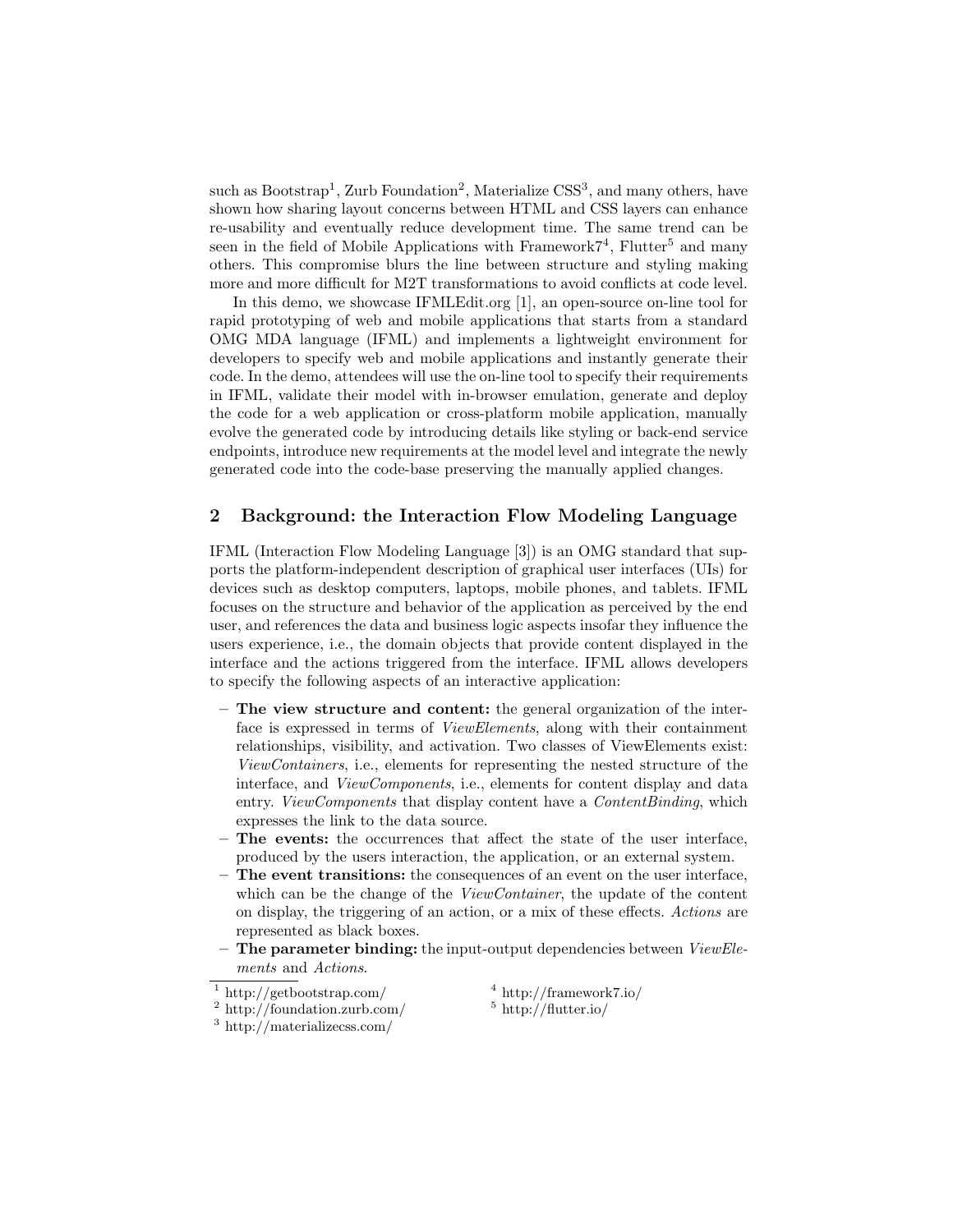## 3 Work-flow of the Demo

The demo will allow attendees to experience all the operations required to generate a prototype application. As a starting example, we have prepared a multimedia player application; its model is shown in Figure 1a and comprises a single page, with three components: a list, which shows the available songs, and two details that represent the media player status and allow the user to start and stop the selected song.



Fig. 1. Model Editing and Code Generation

IFML model editing. During the demo, users will compose the model of Figure 1a, or a model of their choice, using the integrated editor. IFML elements are inserted in the model by means of drag&drop from a palette on the left side.

Code generation. The developer can generate a fully functional prototype launching a model-to-code transformation. Figure 1b shows the generated web prototype, run on top of a client emulator inside the browser. In-browser emulation allows the developer to test the current web or mobile release of the prototype without installing any web server and also in absence of the Internet connection. The developer can evaluate different application structures (e.g., single vs multiple pages) and interaction approaches (e.g., update on object selection vs explicit update events) before the final code download.

Manual code editing. Once the generated code is downloaded, the developer can modify it in order to: 1) connect data sources to existing data provisioning service endpoints; 2) introduce business logic, editing the code that implements the Actions skeletons generated from the IFML model; 3) achieve the desired look and feel by customizing the HTML template files and introducing custom CSS rules. Figure 1b shows the difference between the generated code (upper left, white background) and the customized code (bottom right, black background).

Model evolution. After a new requirement, the developer meeds to change the original IFML model to introduce new features or change/remove existing ones. Figure 2a shows a possible evolution of the base model with the introduction of a new list that allows the users to filter the songs by author.